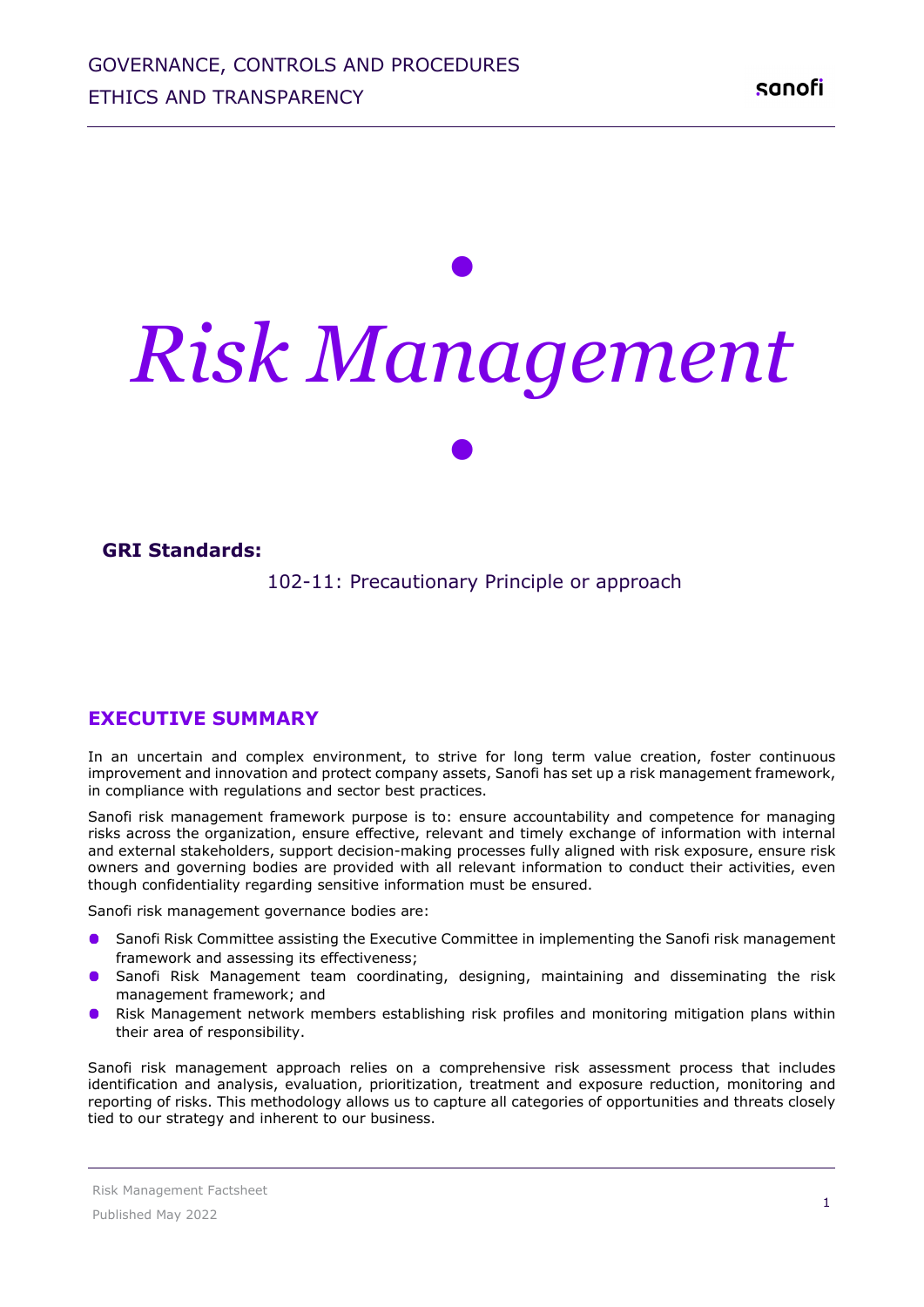# **TABLE OF CONTENTS**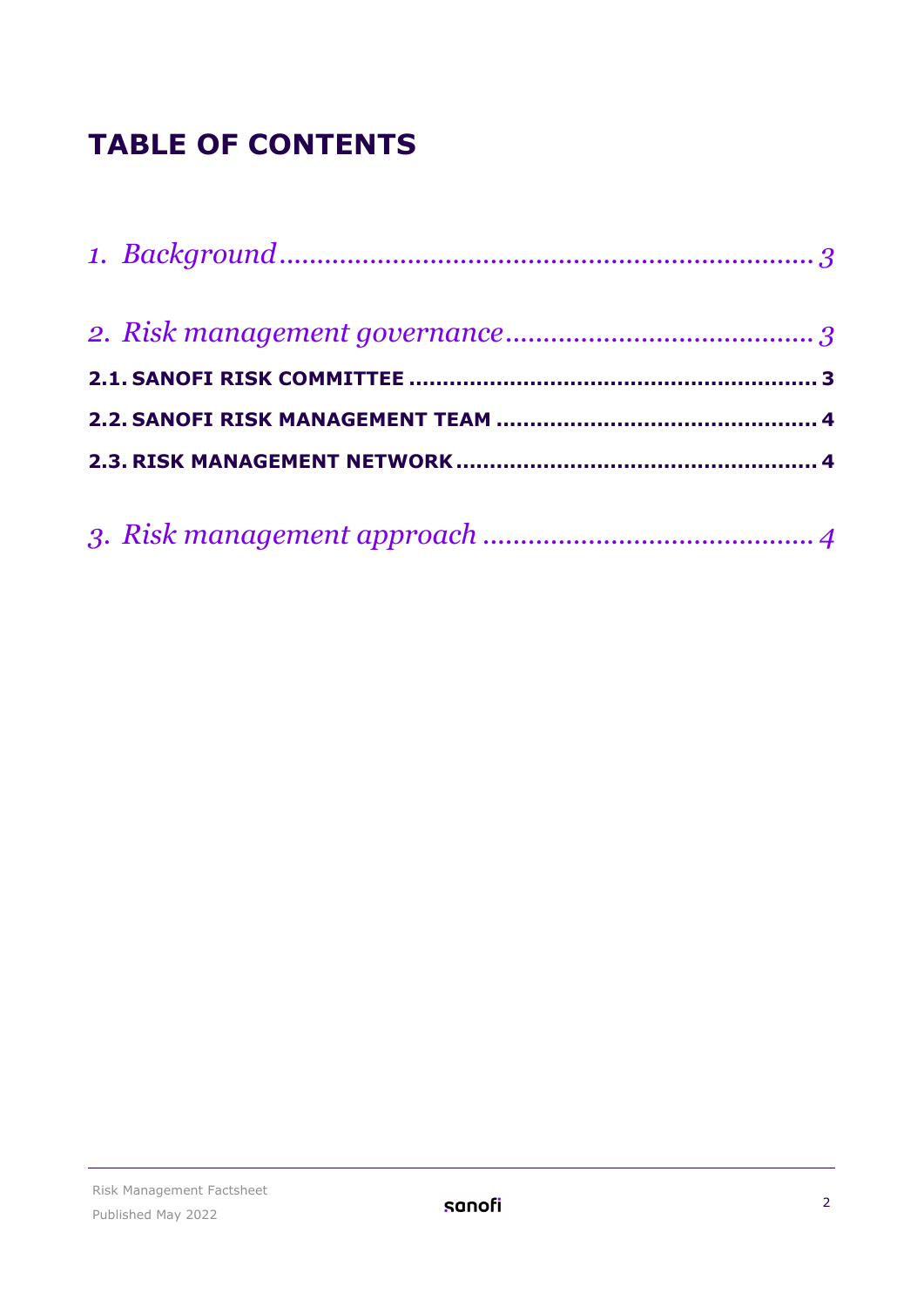## <span id="page-2-0"></span>*1. Background*

In an uncertain and complex environment, to strive for long term value creation, foster continuous improvement and innovation and protect company assets, Sanofi has set up a risk management framework, in compliance with regulations and sector best practices.

Sanofi risk management framework purpose is to:

- ensure accountability and competence for managing risks across the organization;
- **C** ensure effective, relevant and timely exchange of information with internal and external stakeholders;
- $\bullet$ support decision-making processes fully aligned with risk exposure; and
- $\bullet$ ensure risk owners and governing bodies are provided with all relevant information to conduct their activities, even though confidentiality regarding sensitive information must be ensured.

Risks which may impact Sanofi ability to achieve its strategy, objectives and results, must be identified, assessed, and managed in a timely, efficient and proactive manner.

## <span id="page-2-1"></span>*2. Risk management governance*

A risk management charter endorsed by the Chief Executive Officer evidences the high-level governance of risk management at Sanofi and the related roles and responsibilities at the Board of Directors and Executive Committee level.

Consistent with ISO 31000, COSO ERM standards, and Sanofi's risk management charter, risk management policy and guidance define risk management governance and organization, as well as methodology and process to be used across all Sanofi entities.

In this perspective, the main governance bodies Sanofi relies on are:

- Sanofi Risk Committee, composed of representatives appointed by Executive Committee members;
- Sanofi Risk Management team, reporting to the Head of Sanofi Internal Audit and Risk Management;  $\bullet$ and
- Sanofi Risk Management network, composed of operational risk managers embedded in Global Business Units and global functions.

## <span id="page-2-2"></span>**2.1. SANOFI RISK COMMITTEE**

The Sanofi Risk Committee assists the Executive Committee in implementing the Sanofi risk management framework and assessing its effectiveness.

The Sanofi Risk Committee:

- establishes the Sanofi risk profile on an annual basis and ensures that the risks identified in this risk profile are monitored to an acceptable level;
- continuously evaluates changes to the external and internal environment and risk exposure to support decision-making processes;
- **O** contributes to the Company's value creation and preservation;
- reports regularly on major risks and on the monitoring status of mitigation plans to the Executive Committee and to the Audit Committee of the Board of Directors; and
- defines the principles for external communication on risks, consistent with Sanofi external disclosure requirements.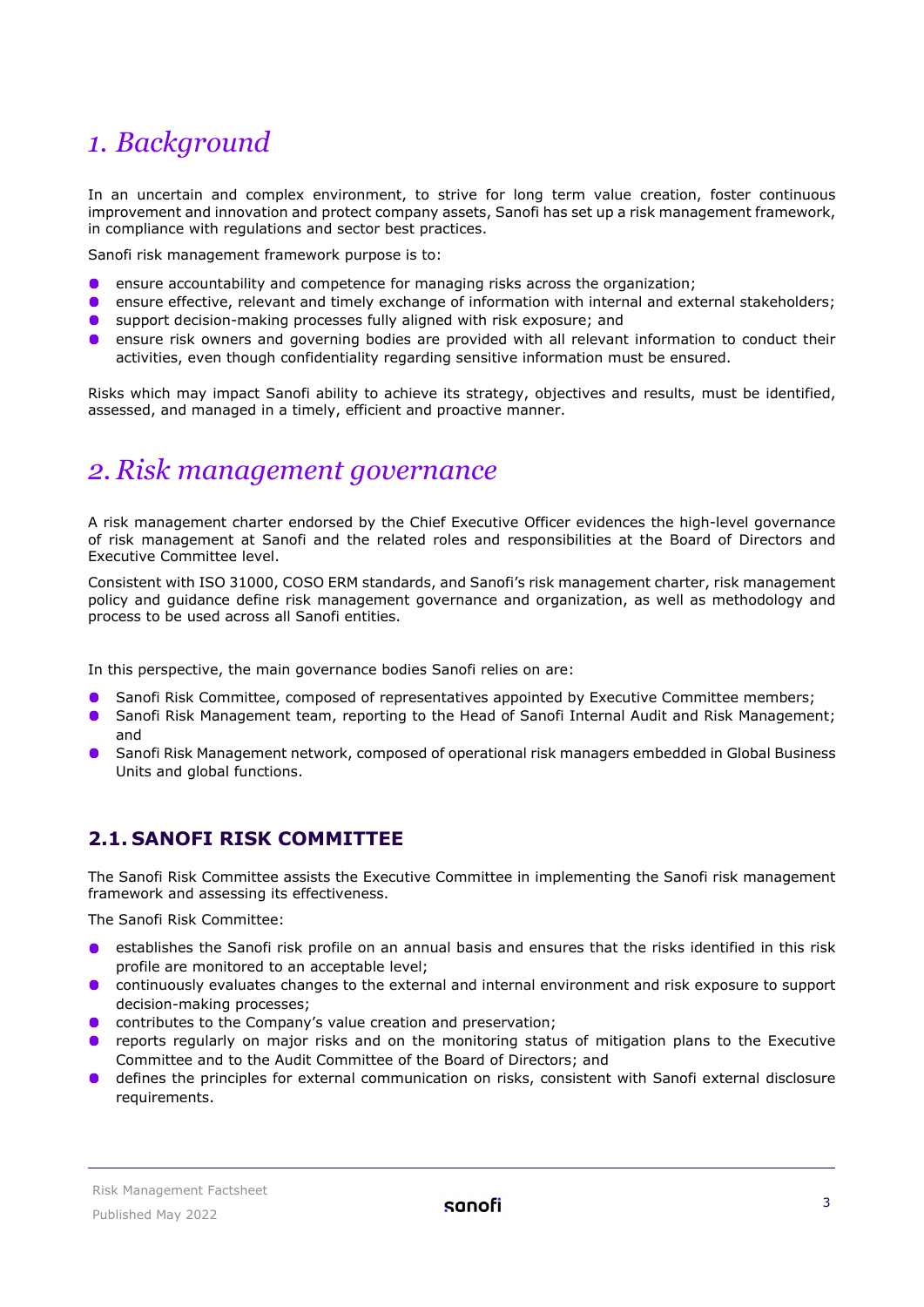## <span id="page-3-0"></span>**2.2. SANOFI RISK MANAGEMENT TEAM**

The Sanofi Risk Management team has a role in coordinating, designing, maintaining and disseminating the risk management framework, which enables Global Business Units and global functions to identify and respond to the major risks relevant to their area of responsibility.

The Sanofi Risk Management team also supports the Risk Committee in its mission by consolidating and maintaining the Sanofi risk profile for interconnected, transversal and emerging risks that require strong coordination from the Company's organizational leadership. It contributes to monitoring the follow up of mitigation plans with risk owners and risk leaders to allow appropriate assessment of the key risks by the Risk Committee.

This team also pilots the Risk Management network through regular meetings and dedicated training sessions to raise risk awareness, define priorities, identify synergies across existing initiatives and broadly disseminate a risk management culture.

Moreover, in close collaboration with Sanofi Internal Audit and Internal Control & Processes teams, it ensures that risk assessment and reporting activities are effective, and proposes relevant adaptations to the Risk Committee.

Besides the above-described recurrent activities, the Sanofi Risk Management team participates on a need basis to specific assignments such as:

- contributing to prepare scenarios figuring out threats and opportunities for the Company, in relation with climate transition. *For more information*, *see our [Document Center:](https://www.sanofi.com/en/our-responsibility/documents-center/all-factsheets) Climate-related Financial Disclosures on Risks and Opportunities related to Climate Change (TCFD) Factsheet*.
- leading a COVID-19 task force gathering representatives of the Global Business Units and global functions in order to perform regular assessment of risks for Sanofi in its geographies in relation with medical, epidemiological, social, and economical evolution of the epidemy. Among other analysis elements submitted to COVID-19 task force, Sanofi Risk Management built up macro-economic forecast for Sanofi main geographies based on various scenarios figuring out the evolution of the epidemic and the deployment of vaccination campaigns.

#### <span id="page-3-1"></span>**2.3. RISK MANAGEMENT NETWORK**

Operational risk managers are appointed by the senior management of Global Business Units and global functions, and are members of the Risk Management network. They are in charge of establishing risk profiles and monitoring mitigation plans within their area of responsibility. Their role is also to contribute to updating and enriching the Sanofi risk profile and the continuous improvement of policy, guidance and tools governing risk management.

The Risk Management network is a catalyst for developing a framework and disseminating a risk management culture across the Company through dedicated workshops and specific events designed to thoroughly analyze and address specific risk areas, with the active involvement and coordinated efforts of many different stakeholders.

In order to ensure Sanofi Risk Management methodology consistency across Global Business Units and global functions, each new network member receives a comprehensive training to the tasks they are expected to complete. This training is provided by Sanofi Risk Management team based on dedicated modules.

## <span id="page-3-2"></span>*3. Risk management approach*

Our risk management approach relies on a comprehensive risk assessment process that includes identification and analysis, evaluation, prioritization, treatment and exposure reduction, monitoring and reporting of risks. This methodology allows us to capture all categories of opportunities and threats closely tied to our strategy and inherent to our business.